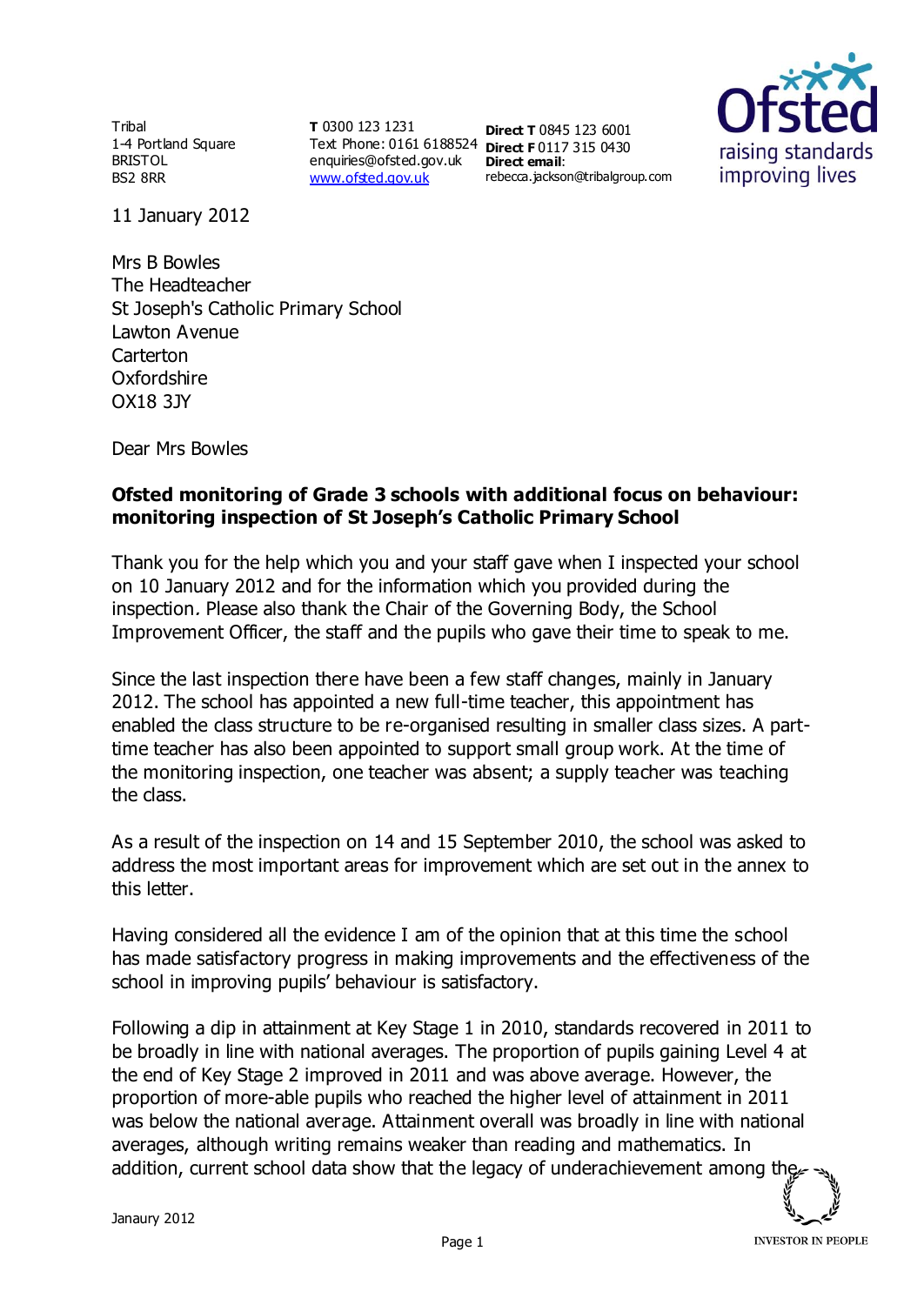

older pupils remains. From Year 1 to Year 6, progress continues to be inconsistent. However, progress accelerates in Year 6 because teaching is more effective and pupils are provided with greater challenge in lessons.

Pupils are becoming increasingly engaged in the learning process. Explanations at the start of lessons are clear and pupils are more actively involved in learning throughout the lesson. In one class pupils were successfully plotting coordinates on a quadrant and were able to reflect the coordinates using plus and minus numbers. Some pupils are able to articulate their learning well. However, this is inconsistent. In the lessons observed during the inspection, pupils' learning and progress, including those pupils who are disabled or have special educational needs, were generally satisfactory. This is consistent with the school's internal assessments and the evidence in pupils' books, which show that pupils' achievement is also satisfactory.

The school has recently introduced a new pupil tracking system with the support of the local authority, which is more precisely focused on the progress pupils make in their learning. The system enables teachers to identify pupils at risk of underachievement and supports them to put appropriate support in place to accelerate pupils' progress. The pupil tracking system also means that teachers are held more accountable for the progress of pupils in their class. Although the school has improved the systems for identifying underachievement, the use of feedback to pupils is too limited. Insufficient attention is given to high-quality marking which provide pupils with their next steps in learning. In addition, the use of targets, particularly in writing and mathematics, is underdeveloped.

Pupils generally enjoy coming to school and feel safe. The appointment of a familyliaison worker has strengthened relationships and improved channels of communication, particularly with the Traveller community and military families. Pupils, along with parents and carers, are more aware of the need for regular attendance. Letters sent to families communicate clearly the importance of good attendance at school. Pupils are congratulated for regular and improved attendance. However, levels of attendance remain low for particular groups of pupils which impacts negatively on their progress in learning.

The school has focused on improving pupils' behaviour and the success of the 'Behaviour Game' was evident during discussions with pupils. They were very positive and enthusiastic about playing the 'Behaviour Game', which encourages selfcontrol and a sense of personal responsibility. The behaviour of pupils in lessons and around the school has improved; however, pupils know that instances of inappropriate behaviour remain. The school is aware of this issue.

The headteacher and deputy headteacher have a good grasp of the school's strengths and areas for improvement. The school's new single plan has a clear focus on further improving the quality of teaching. Through coaching and mentoring, the headteacher is supporting teachers to improve their teaching skills, encouraging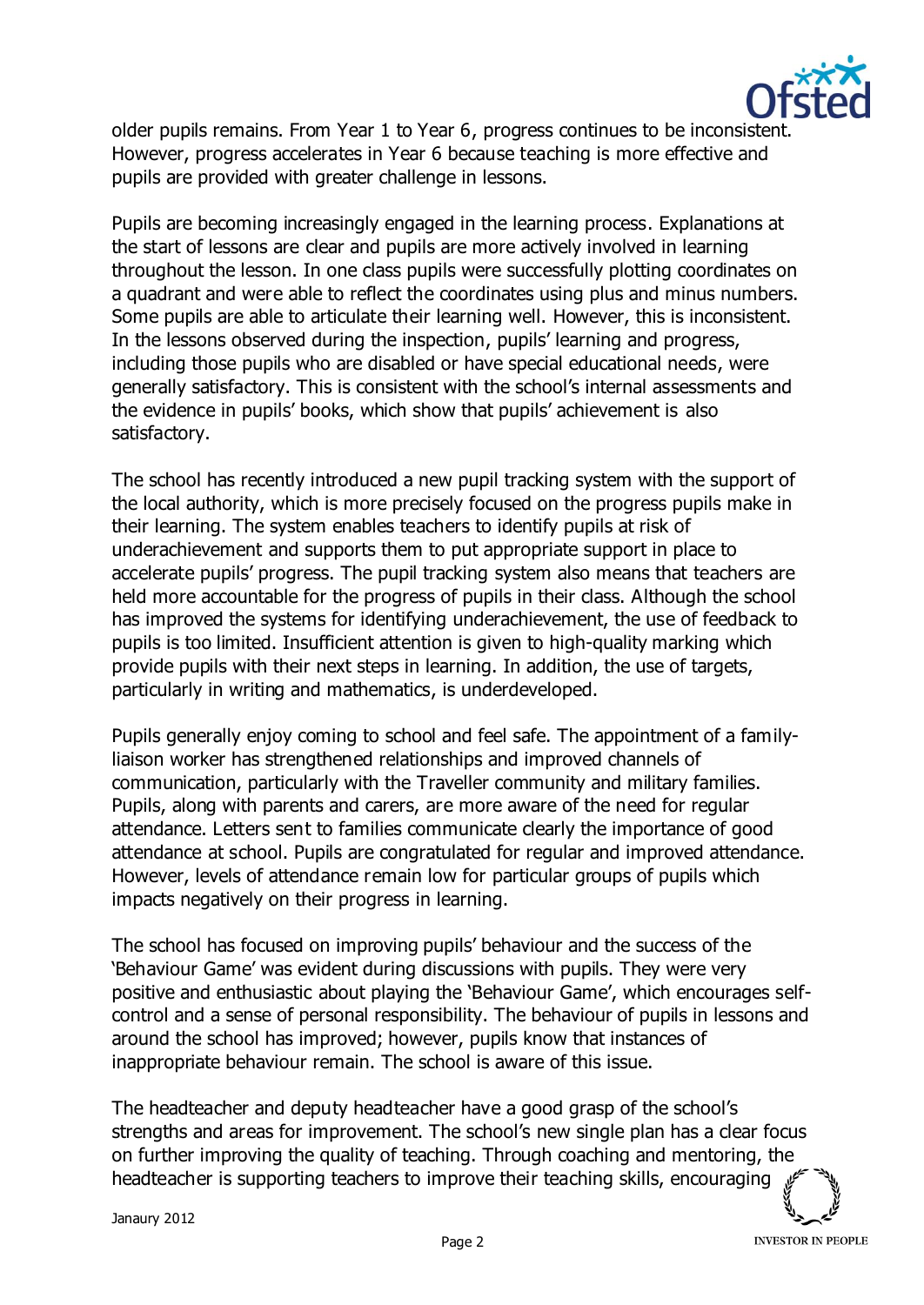

collaboration and increasing pupils' independence in learning. Despite the focus on improvements, the sharing of good practice is at an early stage of development. This means the capacity to sustain further improvement is no better than satisfactory.

The school is working in partnership with five local schools to develop good practice in monitoring and evaluation. School leaders value the support provided by the local authority and the increased challenge provided through the School Improvement Officer since September 2011.

I hope that you have found the inspection helpful in promoting improvement in your school. This letter will be posted on the Ofsted website.

Yours sincerely

Ann Henderson **Her Majesty's Inspector**